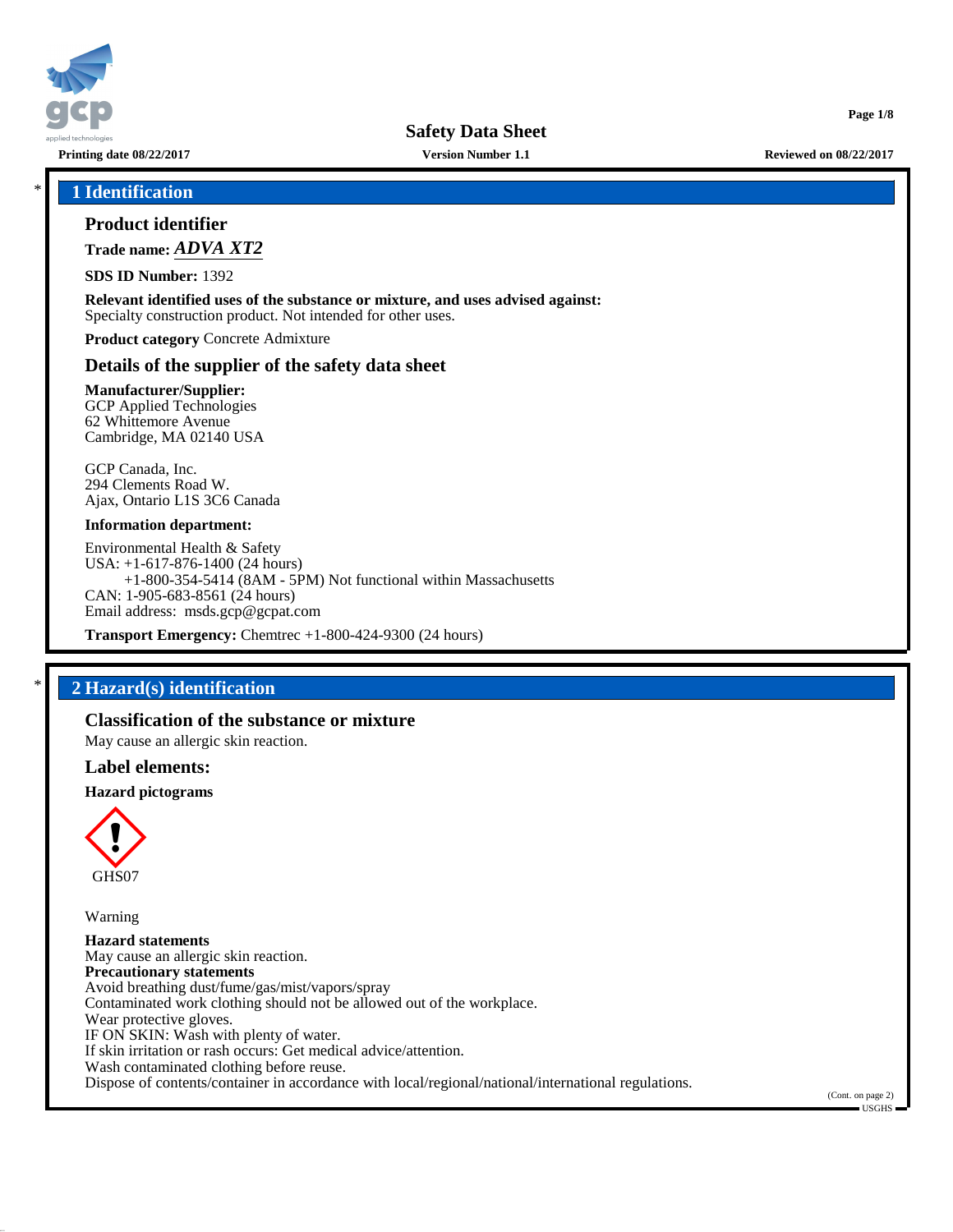### **Trade name:** *ADVA XT2*

#### **NFPA ratings (scale 0 - 4)**

1 1  $\overline{\mathbf{0}}$  $Health = 1$  $Fire = 1$ Reactivity  $= 0$ 

#### **HMIS-ratings (scale 0 - 4)**

 HEALTH FIRE **REACTIVITY** 0  $\boxed{1}$  $\boxed{1}$ 

 $Health = 1$ Flammability  $= 1$ Reactivity  $= 0$ 

### **Other hazards**

#### **Results of PBT and vPvB assessment**

**PBT:** Not applicable. **vPvB:** Not applicable.

## \* **3 Composition/information on ingredients**

## **Chemical characterization: Mixture**

**Description:** Mixture of the hazardous substance(s) listed below with additional nonhazardous ingredients.

**Hazardous components:**

26172-55-4 5-chloro-2-methyl-2H-isothiazol-3-one 0.0-0.1%

**Additional information:** Non-hazardous ingredients may be listed in Section 15; Right-To-Know disclosure.

#### \* **4 First-aid measures**

#### **Description of first aid measures**

**General information:** Get medical advice/attention if you feel unwell.

#### **After inhalation:**

IF INHALED: Remove person to fresh air and keep comfortable for breathing. If experiencing respiratory symptoms: Call a POISON CENTER/doctor.

#### **After skin contact:**

Immediately wash contaminated skin with soap or mild detergent and water. If this chemical soaks clothing, immediately remove clothing and wash skin.

#### **After eye contact:**

Rinse cautiously with water for several minutes.

Seek immediate medical advice.

#### **After swallowing:**

Rinse mouth.

Do NOT induce vomiting.

## **Information for doctor:**

**Most important symptoms and effects, both acute and delayed** No further relevant information available.

**Indication of any immediate medical attention and special treatment needed** No further relevant information available.

(Cont. on page 3)

USGHS

(Cont. from page 1)

**Page 2/8**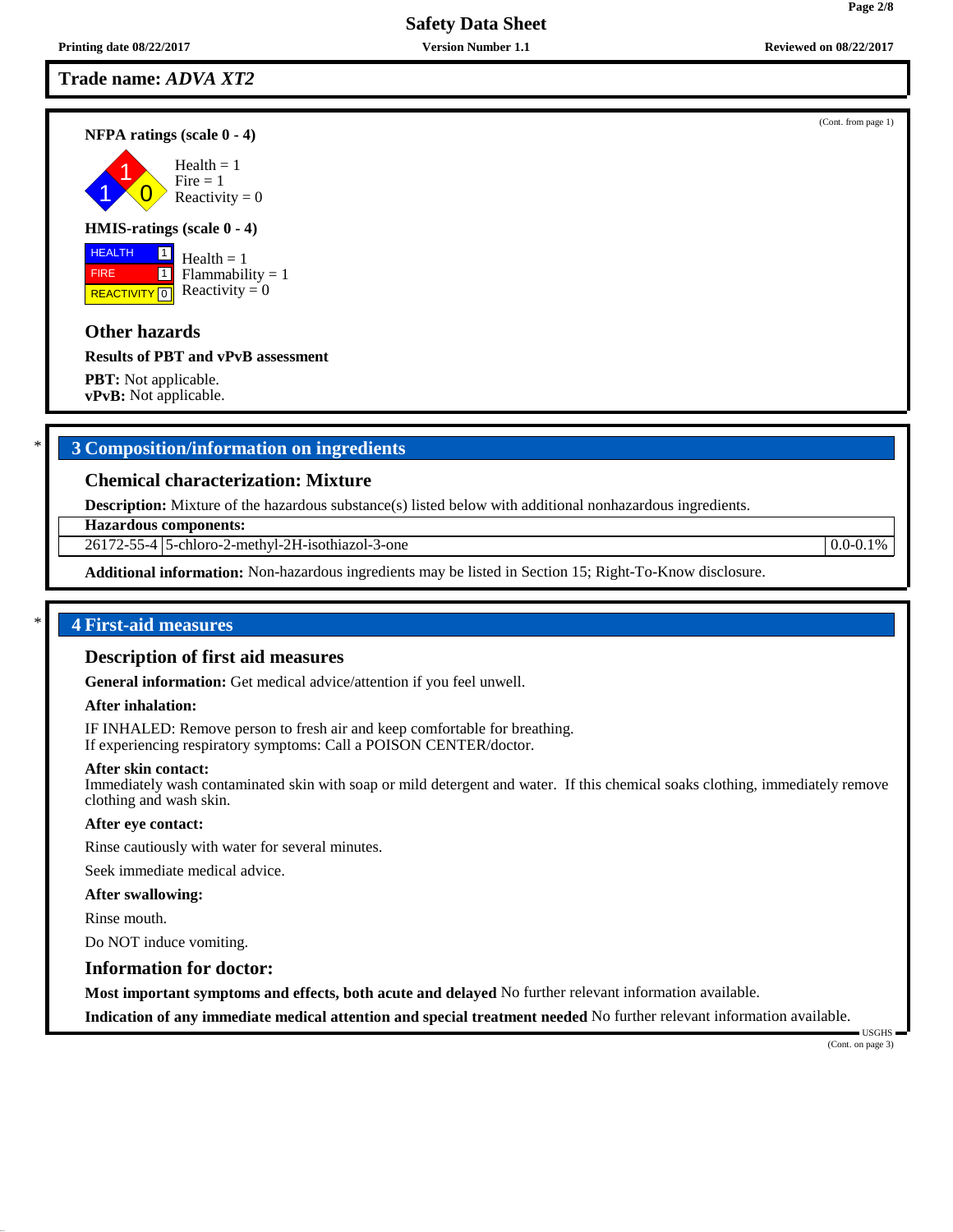## **Trade name:** *ADVA XT2*

#### (Cont. from page 2)

**Page 3/8**

## \* **5 Fire-fighting measures**

## **Extinguishing media**

**Suitable extinguishing agents:** CO2, extinguishing powder or water spray. Fight larger fires with water spray.

**Special hazards arising from the substance or mixture**

Combustion products may include toxic gases such as carbon monoxide and smoke.

**Advice for firefighters**

**Protective equipment:** Wear personal protective equipment

**Additional information** Collect contaminated fire fighting water separately. It must not enter the sewage system.

## **6 Accidental release measures**

#### **Personal precautions, protective equipment and emergency procedures**

Wear protective equipment. Keep unprotected persons away.

#### **Methods and material for containment and cleaning up:**

Contain and/or absorb spill with inert material (i.e. sand, vermiculite) then place in a suitable container.

Sweep up spilled product into receptacles.

Dispose contaminated material as waste according to section 13 of the SDS.

## **Reference to other sections**

See Section 7 for information on safe handling.

See Section 8 for information on personal protection equipment.

See Section 13 for disposal information.

# \* **7 Handling and storage**

## **Handling:**

#### **Precautions for safe handling**

Open and handle receptacle with care.

Prevent formation of aerosols. Avoid contact with eyes, skin and clothing. Do not take internally. Practice good personal hygiene to avoid ingestion. Use only with adequate ventilation. Wash clothing before reuse. FOR PROFESSIONAL USE ONLY. KEEP OUT OF CHILDREN'S REACH.

**Information about protection against explosions and fires:** No special measures required.

## **Conditions for safe storage, including any incompatibilities**

**Storage:**

**Information about storage in one common storage facility:** No special measures required.

**Further information about storage conditions:** Keep receptacle tightly sealed.

**Specific end use(s)** No further relevant information available.

(Cont. on page 4)

USGHS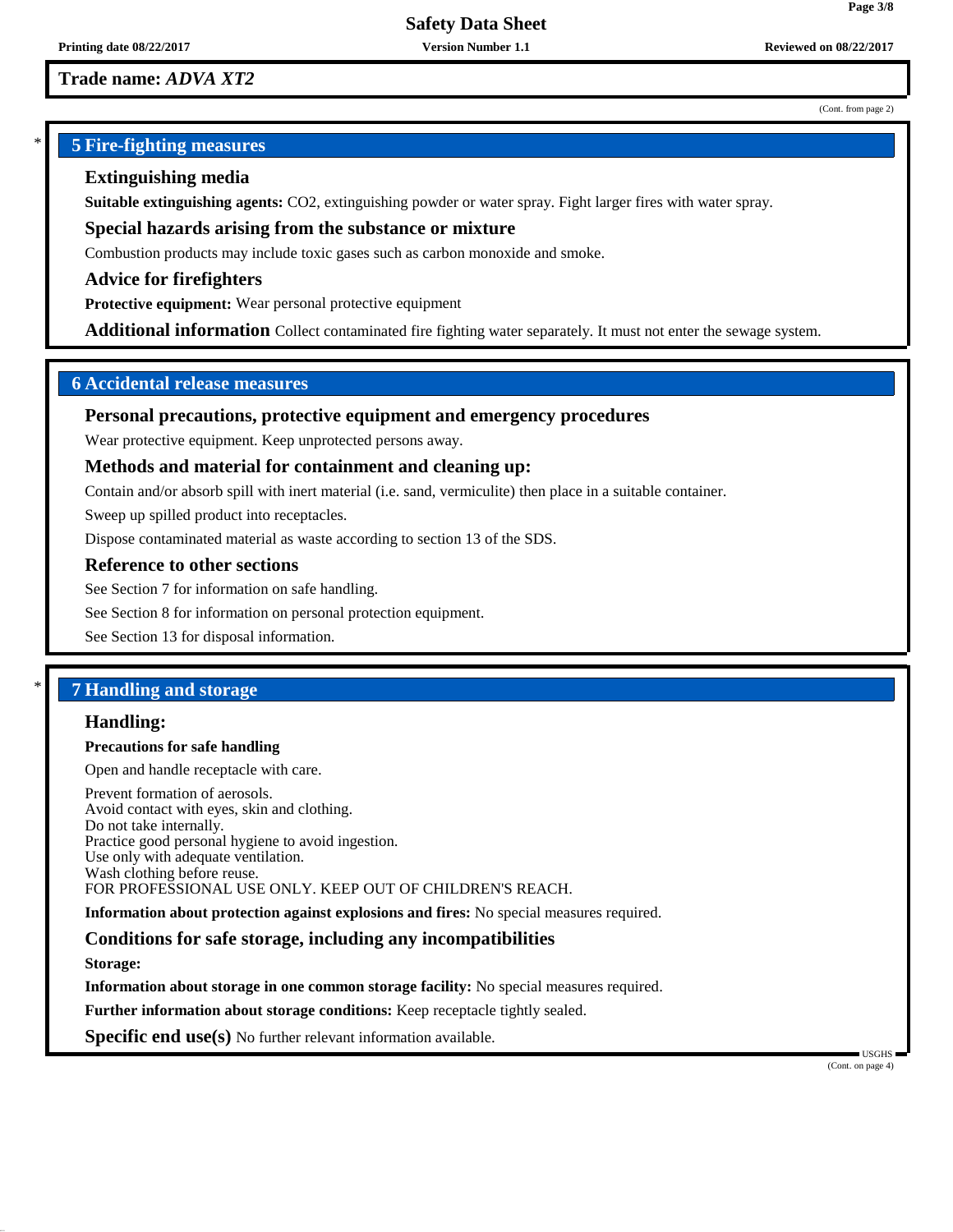## **Trade name:** *ADVA XT2*

#### (Cont. from page 3)

## \* **8 Exposure controls/personal protection**

**Additional information about design of technical systems:** No further data; see item 7.

#### **Control parameters**

**Components with limit values that require monitoring at the workplace:**

The product does not contain any relevant quantities of materials with critical values that have to be monitored at the workplace.

**Additional information:** The lists that were valid during the creation were used as basis.

#### **Exposure controls**

#### **Personal protective equipment:**

**General protective and hygienic measures:** The usual precautionary measures for handling chemicals should be followed.

#### **Breathing equipment:**

Control exposure to ingredients with workplace control parameters if mentioned above. If no ingredients are listed, respiratory protection is generally not required.

If exposure limits are listed and may be exceeded, use approved respiratory protective equipment and filter type appropriate for the listed ingredients. (NIOSH, CEN, etc.).

**Protection of hands:** Gloves should be worn to prevent skin contact and should be impermeable and resistant to the product.

**Material of gloves** Rubber or other impervious gloves should be worn to prevent skin contact.

#### **Eye protection:**



Safety glasses with side shield protection.



A face shield should also be worn if there is potential exposure to splash or spray.

#### **Body protection:**

Use personal protective equipment as required.

Take off contaminated clothing.

| <b>9 Physical and chemical properties</b><br>Information on basic physical and chemical properties                              |                                                                                                                                                |  |  |  |
|---------------------------------------------------------------------------------------------------------------------------------|------------------------------------------------------------------------------------------------------------------------------------------------|--|--|--|
|                                                                                                                                 |                                                                                                                                                |  |  |  |
| Form:<br>Color:                                                                                                                 | Liquid<br><b>Brown</b>                                                                                                                         |  |  |  |
| Odor:<br>Odor threshold:                                                                                                        | mild paint-like odor<br>Not determined.                                                                                                        |  |  |  |
| pH-value $(\sim)$ at 20 $^{\circ}$ C (68 $^{\circ}$ F):                                                                         | 6                                                                                                                                              |  |  |  |
| <b>Change in condition</b><br><b>Melting point/Melting range:</b><br><b>Boiling point/Boiling range:</b><br><b>Flash point:</b> | $0^{\circ}$ C (32 $^{\circ}$ F)<br>$100^{\circ}$ C (212 $^{\circ}$ F)<br>A flash point determination is unnecessary due to high water content. |  |  |  |
| <b>Flammability (solid, gaseous):</b>                                                                                           | Not applicable.                                                                                                                                |  |  |  |
| <b>Decomposition temperature:</b><br>Auto igniting:                                                                             | Not applicable under normal storage conditions.<br>Product is not self-igniting.                                                               |  |  |  |

(Cont. on page 5) USGHS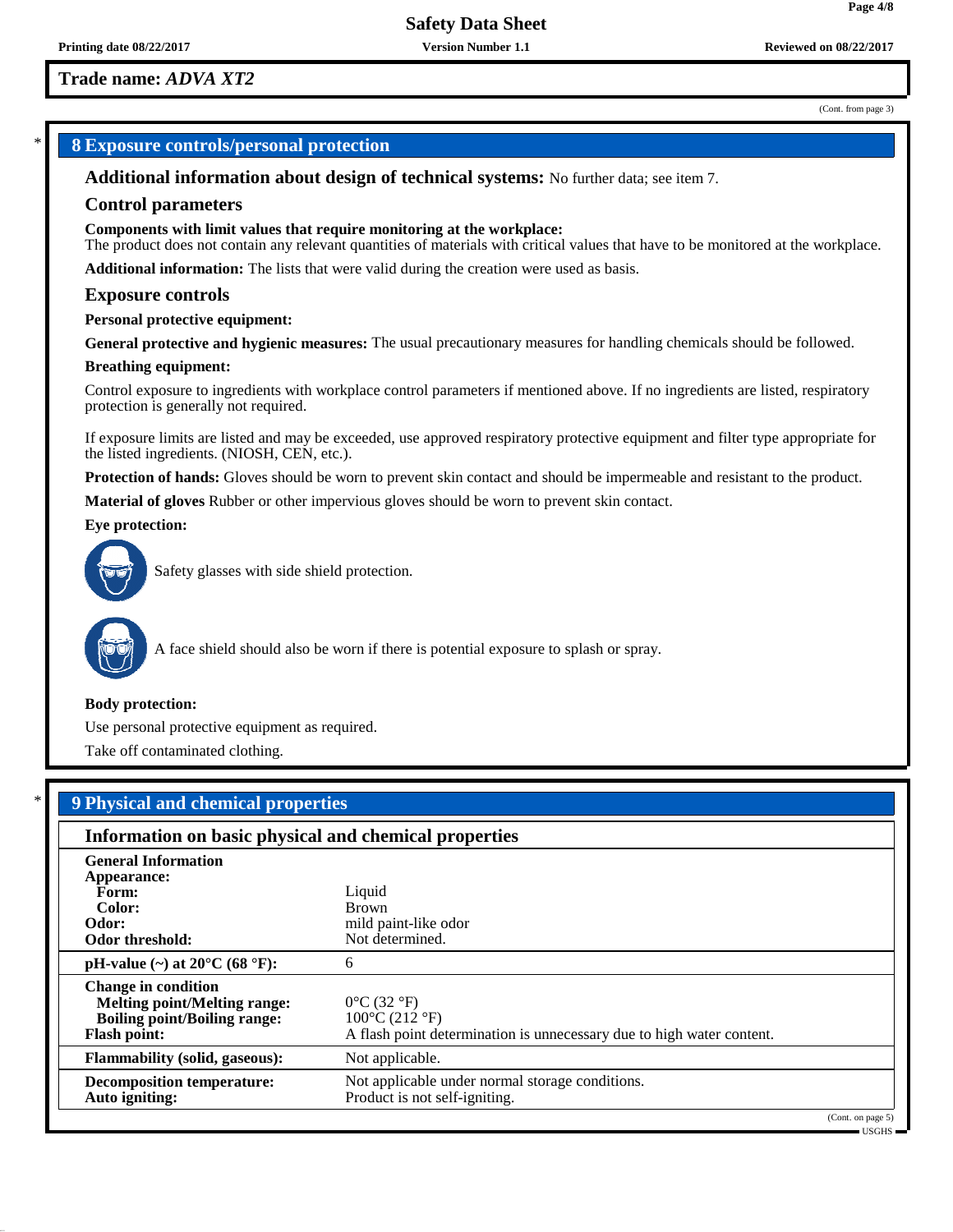## **Trade name:** *ADVA XT2*

|                                                          |                                               | (Cont. from page 4) |  |
|----------------------------------------------------------|-----------------------------------------------|---------------------|--|
| Danger of explosion:                                     | Product does not present an explosion hazard. |                     |  |
| <b>Explosion limits:</b>                                 |                                               |                     |  |
| Lower:                                                   | Not applicable.                               |                     |  |
| Upper:                                                   | Not applicable.                               |                     |  |
| <b>VOC Content (max):</b>                                | Not applicable.                               |                     |  |
| Vapor pressure:                                          | $<$ 18 mm Hg                                  |                     |  |
| Density: $(\sim)$                                        | Not applicable.                               |                     |  |
| Relative density at $20^{\circ}$ C (68 $^{\circ}$ F)     | 1.055                                         |                     |  |
| Vapor density                                            | Not applicable.                               |                     |  |
| <b>Evaporation rate</b>                                  | Not applicable.                               |                     |  |
| Solubility in / Miscibility with                         |                                               |                     |  |
| Water:                                                   | Fully miscible.                               |                     |  |
| Partition coefficient (n-octanol/water): Not determined. |                                               |                     |  |
| Viscosity:                                               |                                               |                     |  |
| Dynamic at $25^{\circ}$ C (77 °F):                       | $\langle$ 1000cps (Brookfield)                |                     |  |
| Kinematic:                                               | Not determined.                               |                     |  |
| Molecular weight                                         | Not applicable.                               |                     |  |
| <b>Other information</b>                                 | No further relevant information available.    |                     |  |

## **10 Stability and reactivity**

**Reactivity** Stable under normal conditions.

**Chemical stability**

**Thermal decomposition:** No decomposition if used according to specifications.

**Possibility of hazardous reactions** No further relevant information available.

**Conditions to avoid** No further relevant information available.

**Incompatible materials:** No further relevant information available.

**Hazardous decomposition products:** Carbon monoxide and carbon dioxide

**Additional information:** See section 7 for information on handling, storage and conditions to be avoided.

## \* **11 Toxicological information**

## **Information on toxicological effects**

**Acute toxicity:**

**Primary irritant effect:**

**on the skin:** No irritating effect expected

**on the eye:** No irritating effect expected

**inhalation:** No irritating effect expected

**Sensitization:** May cause an allergic skin reaction.

**Additional toxicological information:**

**Carcinogenic categories**

**IARC (International Agency for Research on Cancer) Human Carcinogenicity: Group 1- Positive, Group 2A- Probable, Group 2B- Possible, Group 3- Not Classifiable**

None of the ingredients is listed.

(Cont. on page 6) USGHS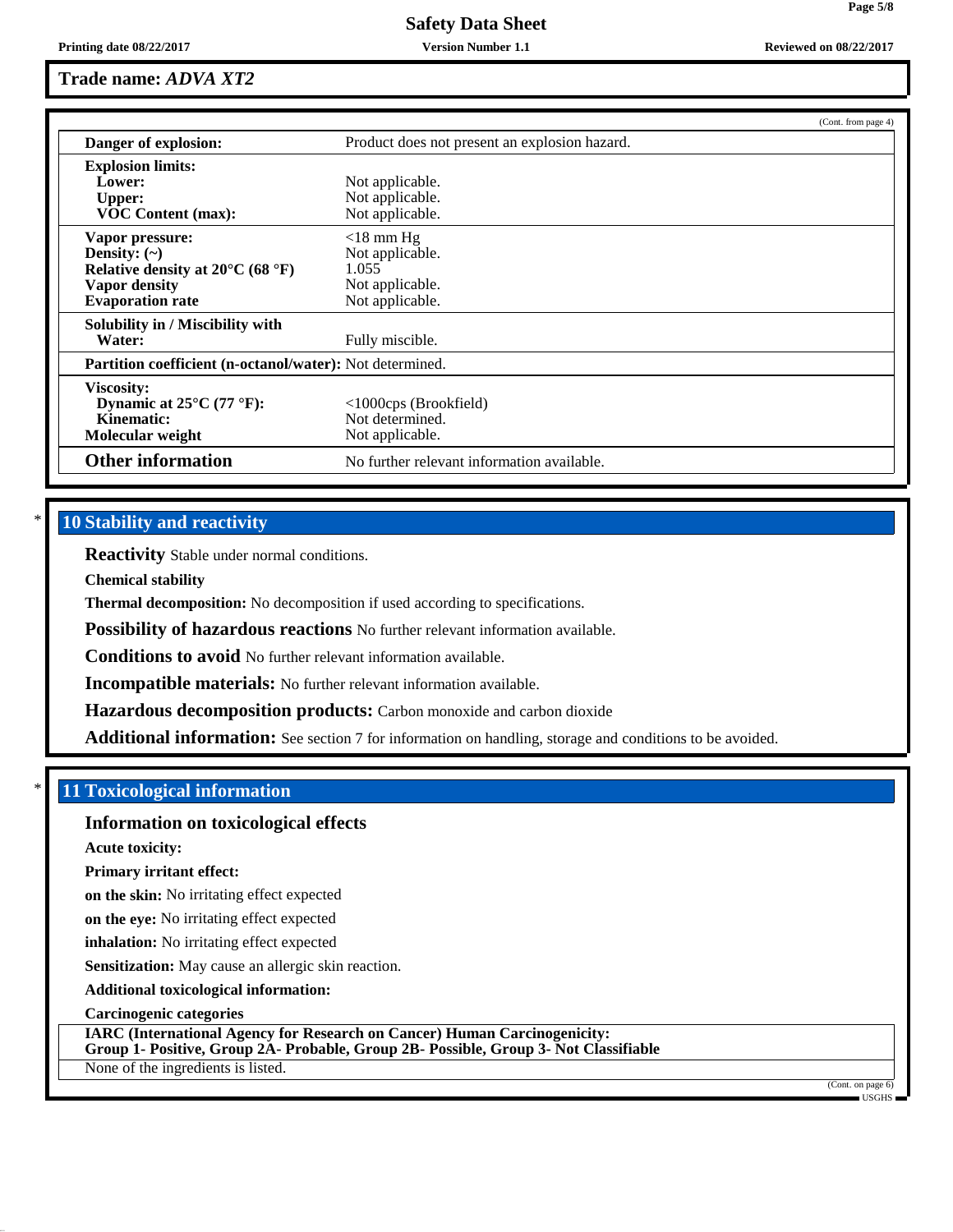**Printing date 08/22/2017 Version Number 1.1 Reviewed on 08/22/2017**

**Trade name:** *ADVA XT2*

**NTP (National Toxicology Program)**

**K–Known to be carcinogenic, R–May reasonably be anticipated to be carcinogenic**

None of the ingredients is listed.

**OSHA-Ca (Occupational Safety & Health Administration)**

None of the ingredients is listed.

# **12 Ecological information**

## **Toxicity**

**Aquatic toxicity:** No further relevant information available.

**Persistence and degradability** No further relevant information available.

## **Behavior in environmental systems:**

**Bioaccumulative potential** No further relevant information available.

**Mobility in soil** No further relevant information available.

## **Additional ecological information:**

**General notes:** Not known to be hazardous to water.

**Results of PBT and vPvB assessment**

**PBT:** Not applicable. **vPvB:** Not applicable.

**Other adverse effects** No further relevant information available.

## **13 Disposal considerations**

## **Disposal methods:**

Consult all regulations (federal, state, provincial, local) or a qualified waste disposal firm when characterizing product for disposal. Dispose of waste in accordance with all applicable regulations.

**Recommendation:**



Must not be disposed of together with household garbage. Do not allow product to reach sewage system.

## **Uncleaned packagings:**

**Recommendation:** Dispose of contents/container in accordance with local/regional/national/international regulations.

| <b>14 Transport information</b>            |                 |                                                                              |
|--------------------------------------------|-----------------|------------------------------------------------------------------------------|
| <b>UN-Number</b><br>DOT, IMDG, IATA        | Not applicable. |                                                                              |
| UN proper shipping name<br>DOT, IMDG, IATĀ | Not applicable. |                                                                              |
| <b>Transport hazard class(es)</b>          |                 |                                                                              |
| DOT, IMDG, IATA<br><b>Class</b>            | Not applicable. |                                                                              |
|                                            |                 | (Cont. on page 7)<br>$\overline{\phantom{a}}$ usghs $\overline{\phantom{a}}$ |

(Cont. from page 5)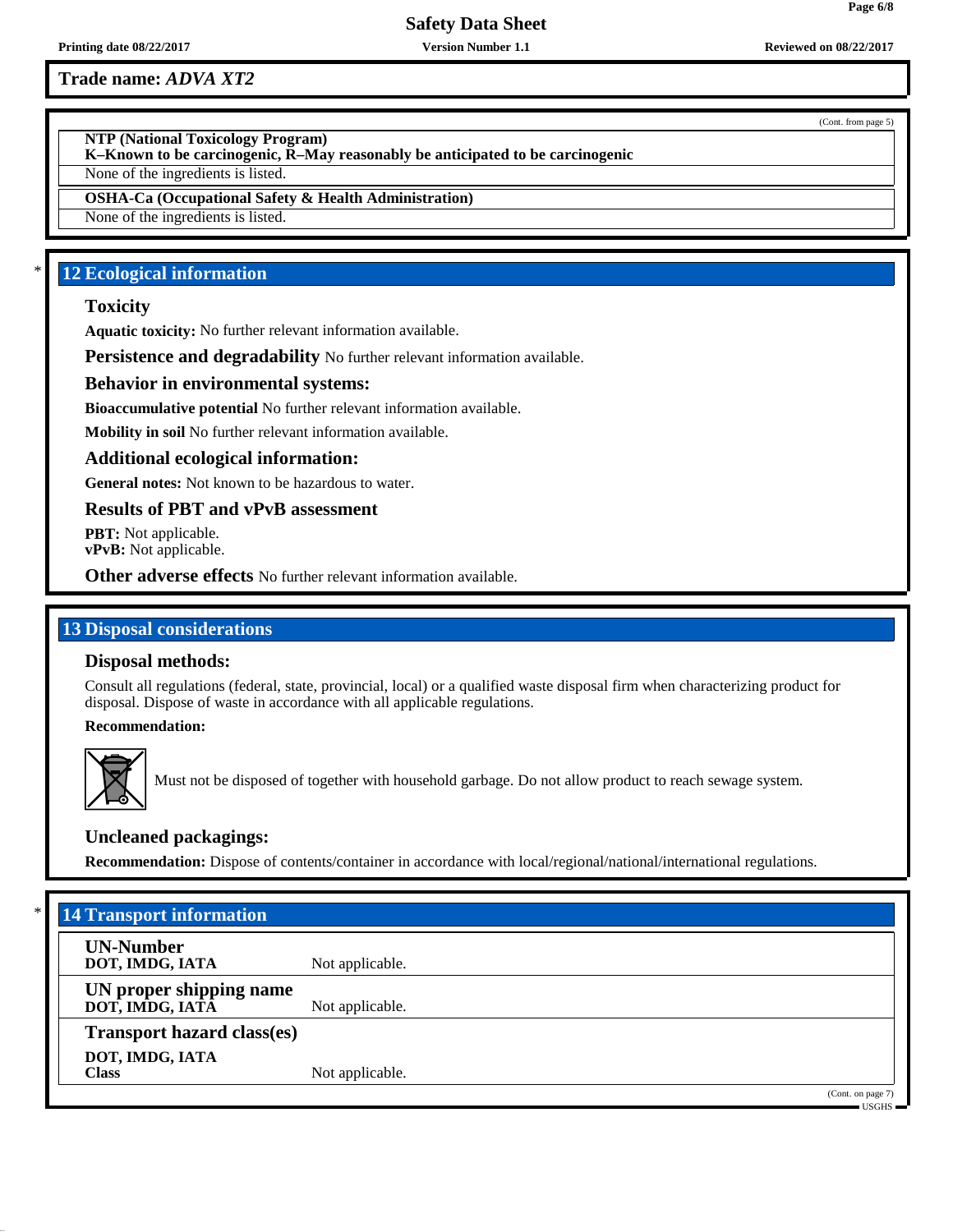**Printing date 08/22/2017 Version Number 1.1 Reviewed on 08/22/2017**

**Trade name:** *ADVA XT2*

(Cont. from page 6) **Packing group DOT, IMDG, IATA** Not applicable. **Environmental hazards: Marine pollutant:** No **Special precautions for user** Not applicable. **Transport/Additional information: DOT** Not Regulated. **UN "Model Regulation":** Not applicable.

# **15 Regulatory information**

**SARA (Superfund Amendments and Reauthorization Act)**

**Section 302/304 (extremely hazardous substances):**

None of the ingredients is listed.

**Section 313 Reportable Ingredients (Chemicals present below reporting threshold are exempt):**

None of the ingredients is listed.

**SARA Section 312/Tier I & II Hazard Categories:** Health Hazard - Respiratory or Skin Sensitization

**North America Chemical Inventory Status**

**TSCA (Toxic Substances Control Act - United States):**

All ingredients are listed or exempt from listing unless otherwise noted below.

**CEPA (Canadian DSL):**

All ingredients are listed or exempt from listing unless otherwise noted below.

**Right to Know Ingredient Disclosure:**

Polycarboxylate 001 - NJTSN801416019. Representative CAS 97105-14-1 25-30%

7732-18-5 Water 60-70%

**California Proposition 65: (Substances <0.1% unless noted in Section 3)**

**Chemicals known to cause cancer:**

None of the ingredients is listed.

**Chemicals known to cause reproductive toxicity for females:**

None of the ingredients is listed.

**Chemicals known to cause reproductive toxicity for males:**

None of the ingredients is listed.

**Chemicals known to cause developmental toxicity:**

None of the ingredients is listed.

**Carcinogenicity Categories**

**EPA (Environmental Protection Agency)**

**Human Carcinogen Group A - Carcinogenic, Group B - Probably Carcinogenic, Group C - Possibly Carcinogenic, Group D - Not Classifiable, Group E - Evidence of Non-carcinogenicity**

None of the ingredients is listed.

**TLV-ACGIH (THE American Conference of Governmental Industrial Hygienists) Human Carcinogen - A1 Confirmed, A2 Suspected, A3 Unknown Relevance, A4 Not Classifiable**

None of the ingredients is listed.

**NIOSH-Cancer (National Institute for Occupational Safety and Health)**

None of the ingredients is listed.

(Cont. on page

USGHS